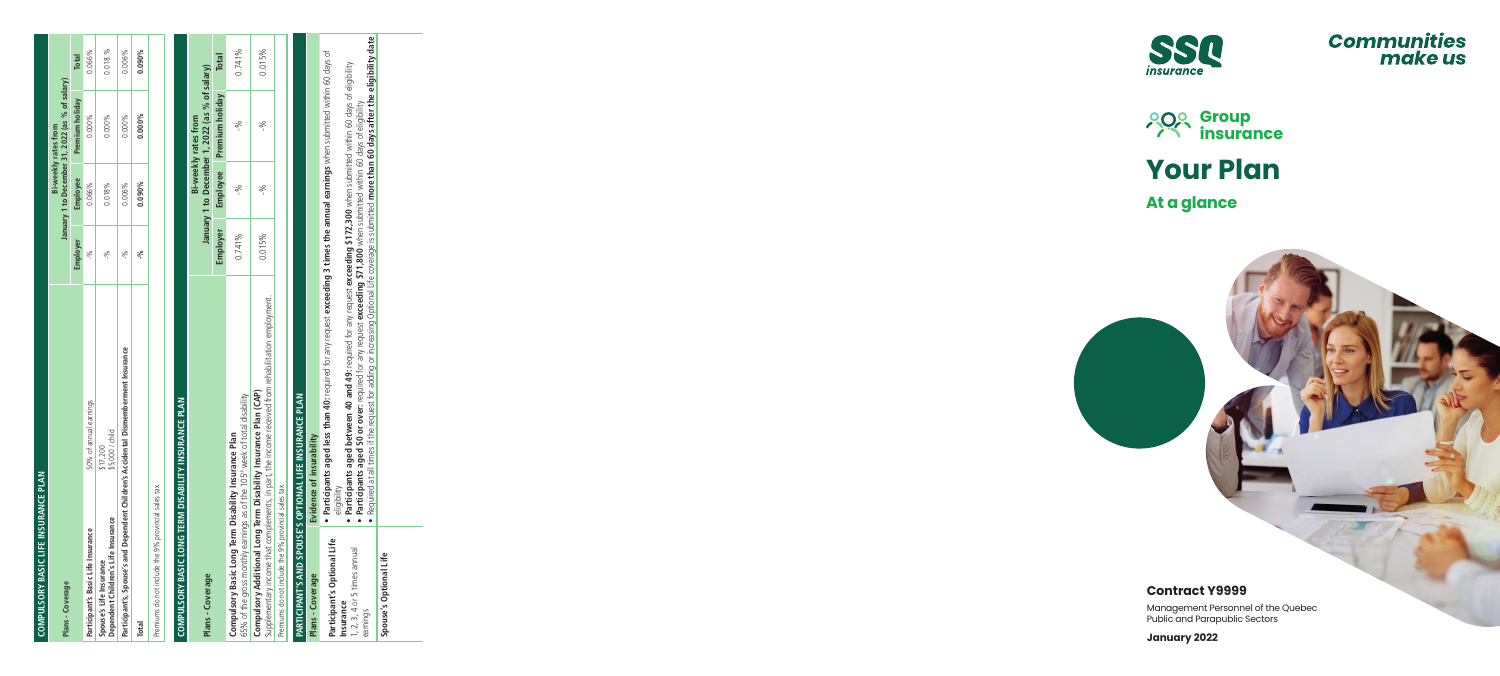# **GROUP INSURANCE PLAN FOR THE MANAGEMENT PERSONNEL**

#### **OF THE QUEBEC PUBLIC AND PARAPUBLIC SECTORS**

This pamphlet lists only the most often consulted elements of your Group Insurance Plan, but in no way affects the terms and conditions of your insurance contract, which includes certain limitations and exclusions. For a complete description, please refer to your booklet available via the **Customer Centre** at customer-centre.ssq.ca.

Customary and reasonable expenses: to be eligible, expenses incurred for services or supplies must meet the reasonable standards of the common practice of the health professionals involved.

#### **COMPULSORY BASIC ACCIDENT AND HEALTH INSURANCE PLAN**

SSQ Insurance recommends that all group insurance participants comply with the Government of Canada's travel advisories. For more information, please consult the FAQ at ssq.ca/en/coronavirus/travel.

## **Contractual modification effective April 1, 2021**

#### **Detoxification treatment**

Detoxification treatment under the Compulsory Basic Accident and Health Insurance Plan now includes detoxification treatments for cyberaddiction.

| <b>Benefit</b>                                                                                                                                                                                        | Reimbursement limitations                                                                                                                                                                                                                                                                                                                                       | Percentage<br>reimbursed                     |
|-------------------------------------------------------------------------------------------------------------------------------------------------------------------------------------------------------|-----------------------------------------------------------------------------------------------------------------------------------------------------------------------------------------------------------------------------------------------------------------------------------------------------------------------------------------------------------------|----------------------------------------------|
| Travel Insurance and Assistance                                                                                                                                                                       | Maximum reimbursement of \$5,000,000 / trip / insured<br>With prior approval<br>If a trip is scheduled to last more than 180 days, you must contact SSQ in advance<br>for information about applicable conditions.                                                                                                                                              |                                              |
| Trip Cancellation Insurance                                                                                                                                                                           | Maximum reimbursement of \$5,000 / trip / insured<br>With evidence deemed satisfactory by SSQ                                                                                                                                                                                                                                                                   | 100%                                         |
| Hospital expenses in Quebec                                                                                                                                                                           | Semi-private room, no limit on days                                                                                                                                                                                                                                                                                                                             |                                              |
| Medical expenses outside Quebec **                                                                                                                                                                    | 3 times the amount paid by the RAMQ                                                                                                                                                                                                                                                                                                                             |                                              |
| Hospital expenses outside Quebec **                                                                                                                                                                   | 1 time the amount paid by the RAMQ                                                                                                                                                                                                                                                                                                                              |                                              |
| Transportation and accommodation fees outside Quebec **                                                                                                                                               | Maximum reimbursement of \$5,000 / calendar year / insured                                                                                                                                                                                                                                                                                                      |                                              |
| Prescription drugs and eligible pharmaceutical services *<br>Home care *:<br>- Nursing care<br>- Transportation expenses<br>- Convalescent home<br>- Home assistance services<br>- Childcare expenses | Available by prescription only - Mandatory generic substitution<br>Within 30 days of hospitalization<br>Eligible expenses of \$60 / day / insured<br>Eligible expenses of \$30 / trip, maximum of 3 trips / week<br>Eligible expenses of \$125 / day / insured<br>Eligible expenses of \$60 / day / insured<br>Eligible excess expenses of \$25 / day / insured |                                              |
| Wheelchair - hospital bed                                                                                                                                                                             | Temporary use only                                                                                                                                                                                                                                                                                                                                              |                                              |
| Artificial limbs and external prostheses *                                                                                                                                                            | Customary and reasonable expenses                                                                                                                                                                                                                                                                                                                               |                                              |
| Wig (following chemotherapy) *                                                                                                                                                                        | Maximum reimbursement of 1 wig and of \$500 / 48 months / insured                                                                                                                                                                                                                                                                                               |                                              |
| Intraocular lenses *                                                                                                                                                                                  | Customary and reasonable expenses                                                                                                                                                                                                                                                                                                                               |                                              |
| Breast prostheses (following a mastectomy) *                                                                                                                                                          | Customary and reasonable expenses                                                                                                                                                                                                                                                                                                                               |                                              |
| Surgical brassieres (following a mastectomy or breast reduction)                                                                                                                                      | Customary and reasonable expenses                                                                                                                                                                                                                                                                                                                               |                                              |
| Trusses, corsets, crutches, splints, casts, foot orthoses (specialized<br>laboratory) and other orthoses                                                                                              | Customary and reasonable expenses                                                                                                                                                                                                                                                                                                                               |                                              |
| Blood glucose monitor'                                                                                                                                                                                | Eligible expenses of \$300 / 36 months / insured                                                                                                                                                                                                                                                                                                                |                                              |
| Therapeutic devices *<br>Insulin pump <sup>*</sup>                                                                                                                                                    | Customary and reasonable expenses<br>Purchase and maintenance of the pump: Maximum reimbursement of \$7,500 /<br>60 months / insured<br>Items needed to operate the pump: Maximum reimbursement of \$4,000 / calendar<br>year / insured                                                                                                                         |                                              |
| Percutaneous or transcutaneous electrical nerve stimulator (PENS/<br>TENS) <sup>'</sup>                                                                                                               | Eligible expenses of \$1,000 / 60 months / insured                                                                                                                                                                                                                                                                                                              |                                              |
| Orthopaedic shoes (specialized laboratory) *                                                                                                                                                          | Customary and reasonable expenses                                                                                                                                                                                                                                                                                                                               |                                              |
| Electrocardiograms, X-rays (including scanner), magnetic resonance,<br>ultrasounds and laboratory analyses                                                                                            | Customary and reasonable expenses                                                                                                                                                                                                                                                                                                                               |                                              |
| Respirators and oxygen                                                                                                                                                                                | Customary and reasonable expenses                                                                                                                                                                                                                                                                                                                               |                                              |
| Hearing aids                                                                                                                                                                                          | Eligible expenses of \$1,000 / 48 months / insured                                                                                                                                                                                                                                                                                                              |                                              |
| Nurse <sup>*</sup>                                                                                                                                                                                    | Customary and reasonable expenses                                                                                                                                                                                                                                                                                                                               |                                              |
| Cosmetic surgery'                                                                                                                                                                                     | Following an accident                                                                                                                                                                                                                                                                                                                                           |                                              |
| Support stockings *                                                                                                                                                                                   | 21 mm Hg or more, 3 pairs / calendar year / insured                                                                                                                                                                                                                                                                                                             | 75% of the first \$3,000.<br>100% thereafter |
| Sclerosing injections                                                                                                                                                                                 | Substance: eligible expenses of \$20 / treatment / day / insured<br>Professional fees: eligible expenses of \$25 / treatment / day / insured                                                                                                                                                                                                                    |                                              |
| Dental surgery following an accident                                                                                                                                                                  | Treatment received during the 12 months following the accident                                                                                                                                                                                                                                                                                                  |                                              |
| Ambulance                                                                                                                                                                                             | Customary and reasonable expenses                                                                                                                                                                                                                                                                                                                               |                                              |
| Vaccines                                                                                                                                                                                              | Eligible expenses of \$200 / calendar year / insured                                                                                                                                                                                                                                                                                                            |                                              |
| Transportation and accommodation in Quebec *                                                                                                                                                          | Maximum reimbursement of \$1,000 / calendar year / insured                                                                                                                                                                                                                                                                                                      |                                              |
| Detoxification treatment                                                                                                                                                                              | In a recognized establishment<br>Eligible expenses of \$50 / day, maximum of 30 days / calendar year / insured                                                                                                                                                                                                                                                  |                                              |
| Optometrist or ophtalmologist                                                                                                                                                                         | Maximum reimbursement of \$50 / 24 months / insured                                                                                                                                                                                                                                                                                                             |                                              |
| Dietitian                                                                                                                                                                                             | Eligible expenses of \$30 / treatment<br>Maximum reimbursement of \$500 / calendar year / insured                                                                                                                                                                                                                                                               |                                              |
| Naturopath, Homeopath, Phytotherapist                                                                                                                                                                 | Eligible expenses of \$30 / treatment<br>Combined maximum reimbursement of \$600 / calendar year / insured                                                                                                                                                                                                                                                      |                                              |
| Acupuncturist, Osteopath, Kinesitherapist, Orthotherapist, Massage<br>therapist                                                                                                                       | Eligible expenses of \$30 / treatment<br>Combined maximum reimbursement of \$600 / calendar year / insured                                                                                                                                                                                                                                                      |                                              |
| Chiropractor                                                                                                                                                                                          | Eligible expenses of \$30 / treatment<br>Maximum reimbursement of \$500 / calendar year / insured, including \$50 / year for<br>X-rays                                                                                                                                                                                                                          |                                              |
| Physiotherapist, Physical rehabilitation therapist, Certified athletic<br>therapist                                                                                                                   | Eligible expenses of \$40 / treatment                                                                                                                                                                                                                                                                                                                           |                                              |
| Audiologist, Hearing aid specialist                                                                                                                                                                   | Eligible expenses of \$60 / audiologist treatment<br>Eligible expenses of \$40 / hearing aid specialist treatment<br>Combined maximum reimbursement of \$500 / calendar year / insured                                                                                                                                                                          |                                              |
| Occupational therapist                                                                                                                                                                                | Eligible expenses of \$40 / treatment<br>Maximum reimbursement of \$500 / calendar year / insured                                                                                                                                                                                                                                                               |                                              |
| Speech language therapist                                                                                                                                                                             | Eligible expenses of \$60 / treatment<br>Maximum reimbursement of \$600 / calendar year / insured                                                                                                                                                                                                                                                               |                                              |
| Podiatrist                                                                                                                                                                                            | Eligible expenses of \$40 / treatment<br>Maximum reimbursement of \$500 / calendar year / insured                                                                                                                                                                                                                                                               |                                              |
| Psychiatrist, Psychoanalyst, Psychologist, Psychotherapist, Social<br>worker, Marital and family therapist, Career counsellor                                                                         | Customary and reasonable expenses / treatment<br>Combined maximum reimbursement of \$1,000 / calendar year / insured                                                                                                                                                                                                                                            |                                              |

(3) Additional premiums paid by participants age 65 or over, starting as of the first day of the pay period coinciding with or following their 65<sup>th</sup> birthday, if opting for prescription drug coverage under the group insurance plan rather than under the RAMQ plan.

\* Medical prescription required \*\* Prior authorization by the RAMQ required

### **Bi-weekly rates from January 1 to December 31, 2022 (1)**

|                                            | <b>Individual</b> |                 |                                 | Single-parent |                 |                 | <b>Family</b>                   |              |                 |                 |                                 |              |
|--------------------------------------------|-------------------|-----------------|---------------------------------|---------------|-----------------|-----------------|---------------------------------|--------------|-----------------|-----------------|---------------------------------|--------------|
| Plan                                       | <b>Employer</b>   | <b>Employee</b> | <b>Premium</b><br>holiday $(2)$ | <b>Total</b>  | <b>Employer</b> | <b>Employee</b> | <b>Premium</b><br>holiday $(2)$ | <b>Total</b> | <b>Employer</b> | <b>Employee</b> | <b>Premium</b><br>holiday $(2)$ | <b>Total</b> |
| Under age 65                               | \$26.06           | \$48.95         | \$2.58                          | \$77.59       | \$27.48         | \$51.61         | \$2.72                          | \$81.81      | \$52.67         | \$98.94         | \$5.21                          | \$156.82     |
| Age 65 or over                             | \$26.06           | \$25.23         | \$1.33                          | \$52.62       | \$27.48         | \$27.89         | \$1.47                          | \$56.84      | \$52.67         | \$51.51         | \$2.71                          | \$106.89     |
| Additional premium - age 65<br>or over (3) |                   | \$106.61        |                                 | \$106.61      |                 | \$123.10        |                                 | \$123.10     |                 | \$229.34        |                                 | \$229.34     |

Premiums do not include the 9% provincial sales tax.

 $(1)$  All premium rate changes applicable subsequent to an age change are effective as of the first day of the pay period coinciding with or following the age change.

(2) Please note that a **premium holiday** of 5% is granted to the employee for the mandatory Accident and Health Insurance.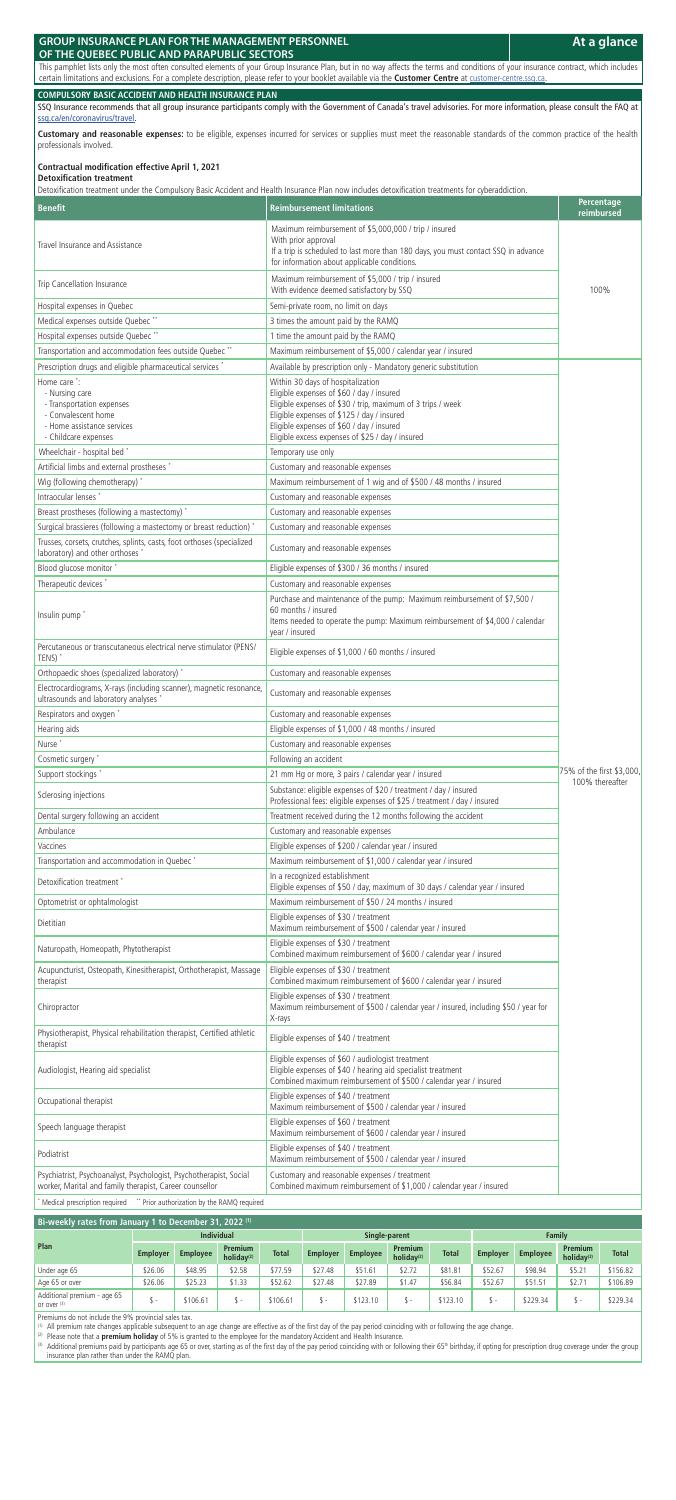| <b>COMPULSORY BASIC LIFE INSURANCE PLAN</b>                                         |                             |                 |                                                                                |              |           |  |  |
|-------------------------------------------------------------------------------------|-----------------------------|-----------------|--------------------------------------------------------------------------------|--------------|-----------|--|--|
| <b>Plans - Coverage</b>                                                             |                             |                 | <b>Bi-weekly rates from</b><br>January 1 to December 31, 2022 (as % of salary) |              |           |  |  |
|                                                                                     | <b>Employer</b>             | <b>Employee</b> | <b>Premium holiday</b>                                                         | <b>Total</b> |           |  |  |
| Participant's Basic Life Insurance                                                  | 50% of annual earnings      | $-9/0$          | 0.066%                                                                         | $0.000\%$    | 0.066%    |  |  |
| Spouse's Life Insurance<br>Dependent Children's Life Insurance                      | \$17,200<br>\$5,000 / child | $-9/0$          | 0.018%                                                                         | $0.000\%$    | 0.018.%   |  |  |
| Participant's, Spouse's and Dependent Children's Accidental Dismemberment Insurance |                             |                 | 0.006%                                                                         | $0.000\%$    | 0.006%    |  |  |
| Total                                                                               |                             | $-9/0$          | $0.090\%$                                                                      | $0.000\%$    | $0.090\%$ |  |  |
|                                                                                     |                             |                 |                                                                                |              |           |  |  |

Premiums do not include the 9% provincial sales tax.

#### **COMPULSORY BASIC LONG TERM DISABILITY INSURANCE PLAN**

| <b>Plans - Coverage</b>                                                                                                                                                |                 | <b>Bi-weekly rates from</b><br>January 1 to December 1, 2022 (as % of salary) |                        |              |  |  |  |
|------------------------------------------------------------------------------------------------------------------------------------------------------------------------|-----------------|-------------------------------------------------------------------------------|------------------------|--------------|--|--|--|
|                                                                                                                                                                        | <b>Employer</b> | <b>Employee</b>                                                               | <b>Premium holiday</b> | <b>Total</b> |  |  |  |
| <b>Compulsory Basic Long Term Disability Insurance Plan</b><br>65% of the gross monthly earnings as of the 105 <sup>th</sup> week of total disability                  | 0.741%          | $-9/0$                                                                        | $-9/0$                 | 0.741%       |  |  |  |
| Compulsory Additional Long Term Disability Insurance Plan (CAP)<br>Supplementary income that complements, in part, the income received from rehabilitation employment. | 0.015%          | $-9/0$                                                                        | $-9/0$                 | 0.015%       |  |  |  |
| Premiums do not include the 9% provincial sales tax.                                                                                                                   |                 |                                                                               |                        |              |  |  |  |

**PARTICIPANT'S AND SPOUSE'S OPTIONAL LIFE INSURANCE PLANPlans - Coverage Evidence of insurability Participant's Optional Life Insurance**1, 2, 3, 4 or 5 times annual earnings • **Participants aged less than 40:** required for any request **exceeding 3 times the annual earnings** when submitted within 60 days of eligibility • **Participants aged between 40 and 49:** required for any request **exceeding \$172,300** when submitted within 60 days of eligibility • **Participants aged 50 or over:** required for any request **exceeding \$71,800** when submitted within 60 days of eligibility • Required at all times if the request for adding or increasing Optional Life coverage is submitted **more than 60 days after the eligibility date Spouse's Optional Life Insurance**In increments of \$10,000, maximum \$100,000 • Required at all times

| Bi-weekly rates from January 1 to December 31, 2022 |                              |                         |                               |                         |  |  |  |
|-----------------------------------------------------|------------------------------|-------------------------|-------------------------------|-------------------------|--|--|--|
|                                                     | Rate per \$1,000 of coverage | Rate as % of salary (1) | Rate per \$1,000 of coverage  | Rate as % of salary (1) |  |  |  |
|                                                     | Male / Smoker $(2)$ $(3)$    |                         | Male / Non-smoker $(2)$ $(3)$ |                         |  |  |  |
| Age 34 and under                                    | \$0.021                      | 0.055%                  | \$0.011                       | 0.029%                  |  |  |  |
| Age 35 to 39                                        | \$0.035                      | 0.091%                  | \$0.015                       | 0.039%                  |  |  |  |
| Age 40 to 44                                        | \$0.052                      | 0.136%                  | \$0.025                       | 0.065%                  |  |  |  |
| Age 45 to 49                                        | \$0.085                      | 0.222%                  | \$0.044                       | 0.115%                  |  |  |  |
| Age 50 to 54                                        | \$0.142                      | 0.370%                  | \$0.083                       | 0.217%                  |  |  |  |
| Age 55 or over                                      | \$0.223                      | 0.582%                  | \$0.151                       | 0.394%                  |  |  |  |
|                                                     |                              | Female / Smoker (2) (3) | Female / Non-smoker (2) (3)   |                         |  |  |  |
| Age 34 and under                                    | \$0.015                      | 0.039%                  | \$0.003                       | 0.008%                  |  |  |  |
| Age 35 to 39                                        | \$0.025                      | 0.065%                  | \$0.013                       | 0.034%                  |  |  |  |
| Age 40 to 44                                        | \$0.045                      | 0.117%                  | \$0.021                       | 0.055%                  |  |  |  |
| Age 45 to 49                                        | \$0.066                      | 0.172%                  | \$0.035                       | 0.091%                  |  |  |  |
| Age 50 to 54                                        | \$0.108                      | 0.282%                  | \$0.059                       | 0.154%                  |  |  |  |
| Age 55 or over                                      | \$0.153                      | 0.399%                  | \$0.109                       | 0.284%                  |  |  |  |

Premiums do not include the 9% provincial sales tax.

There may be a slight difference between the two types of premiums (rate per \$1,000 of coverage and rate as % salary), depending on the billing method used.

(1) The rates as percentage of the salary apply only to the Participant's Optional Life Insurance.

(2) Rates for Spouse's Optional Life Insurance are determined based on the spouse's gender and smoking habits (smoker or non-smoker) but on the participant's age.

(3) All premium rate changes applicable subsequent to an age change are effective as of January 1 coinciding with or following the age change.